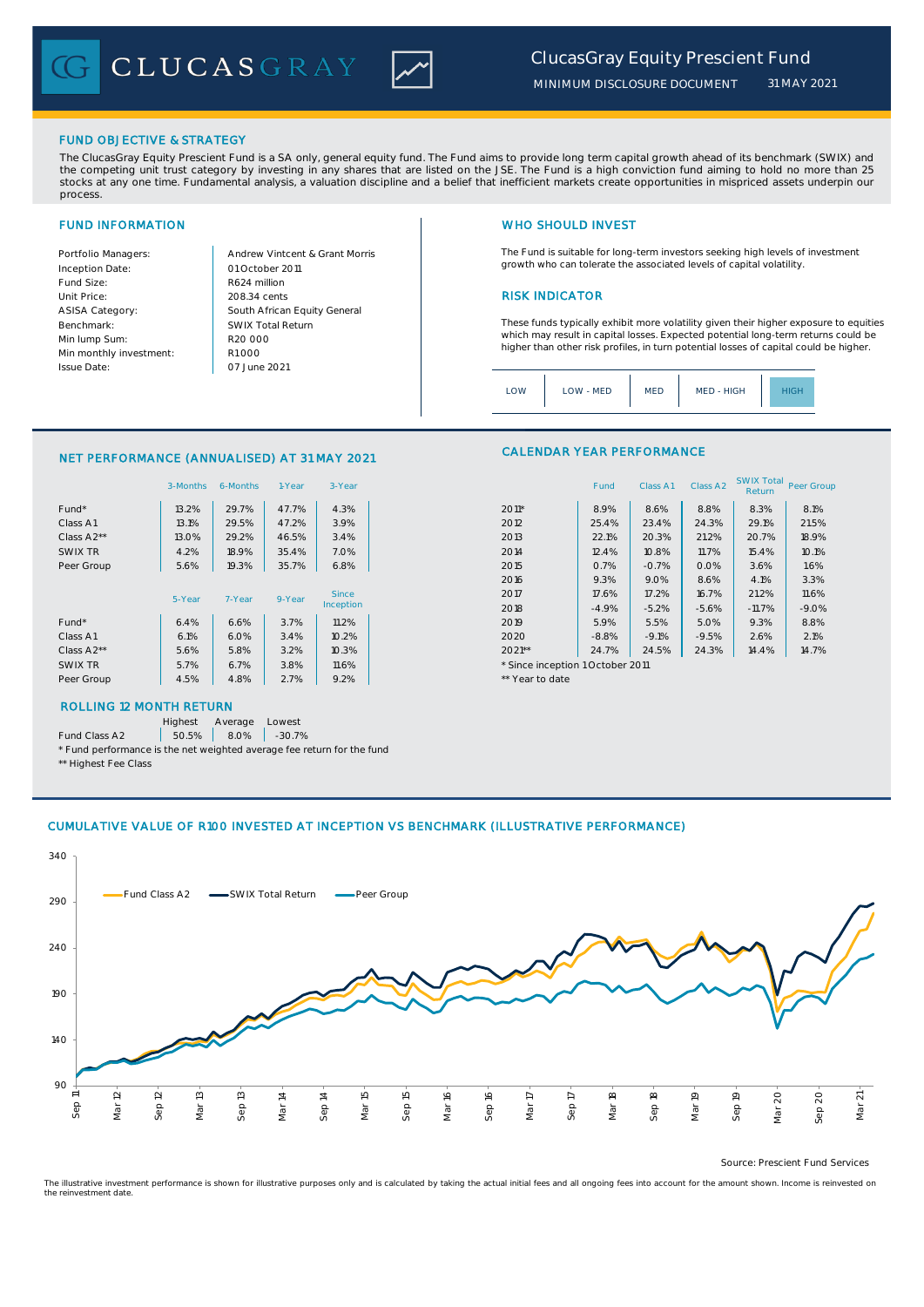**CLUCASGRAY** 



*MINIMUM DISCLOSURE DOCUMENT 31 MAY 2021*

| ABSA Group           | 7.4% |
|----------------------|------|
| Naspers              | 6.7% |
| <b>Standard Bank</b> | 5.9% |
| Anglo American       | 5.5% |
| <b>MTN</b>           | 5.4% |
| Brit AM Tobacco      | 4.4% |
| Long4Life            | 4.3% |
| Reunert              | 4.0% |
| Massmart             | 3.7% |
| Metrofile            | 3.6% |



## DISTRIBUTIONS FEE STRUCTURE

|                               |                     |                                     | Class A <sub>2</sub> | Class A |
|-------------------------------|---------------------|-------------------------------------|----------------------|---------|
| <b>Distribution Frequency</b> | Annually            | TFR                                 |                      |         |
| <b>Distribution Date</b>      | 01 April            | Annual Management Fee (excl. VAT)   | .30%                 | 0.90%   |
| Last Distribution             | 6.48 cents per unit | Other Cost                          | 0.04%<br>0.20%       | 0.04%   |
|                               |                     | VAT                                 |                      | 0.14%   |
|                               |                     | Total Expense Ratio (incl. VAT)     | .53%                 | 1.07%   |
|                               |                     | Transaction Costs (incl. VAT)       | 0.21%                | 0.21%   |
|                               |                     | Total Investment Charge (incl. VAT) | 1.74%                | 1.28%   |
|                               |                     |                                     |                      |         |

## MONTHLY COMMENTARY

The powerful global equity rally off the 2020 Covid crisis lows has continued into 2021, with the MSCI World Index having gained 11% year to date. During the period under review, the Fund has adhered to its policy objective. The ClucasGray Equity Prescient Fund has enjoyed a strong quarter, gaining 13.2%, outperforming both the JSE Swix (+4.2%) and the General Equity peer group (+5.6%). The Fund is now up over 29% in the last 6 months, and 47% over the last year, in both cases well ahead of the Swix and peers. The Fund had a particularly strong month, gaining 6.7% in May.

Whilst the drivers of quarterly performance have been broad based, a number of companies performed well for the Fund most notably Distell, Massmart and Sabvest which gained over 40%. In addition MTN, Pepkor, Long4Life, Absa and Motus all had a very strong quarter, gaining over 18%. There were some larger companies and sectors which struggled in the quarter. Most notably both Naspers and Prosus declined over 13%, and some of the larger Resource companies which have for some time been the drivers of the JSE returns, had a relatively weaker quarter.

At one stage in January the Fund had four resources companies in the top ten holdings, but given the extraordinary performance, and potentially elevated risks building with respect to the underlying commodity price environment, only Anglos remains in the top ten. Over the last while, we exited our holding in Billiton, Amplats and Mr Price, and reduced weightings in a number of other companies, following a very strong rally in their share prices. We redirected the proceeds into adding to existing weightings in companies where we think the potential exists for outsized returns from current levels.

There have been many times over the years when our portfolios have looked different to both peers and the indices - this is not by design, but by leveraging off our investment process, and by looking for underexplored opportunities and mispriced assets across the market cap spectrum, a natural consequence could well be portfolios that look different. It is an approach that has served our clients well over time, but perhaps not all the time.

The ClucasGray Equity Prescient Fund was launched in October 2011. As highlighted on the fact sheets, the Fund has outperformed the general equity peer group over most periods since inception. The Fund has delivered a compound annual net return of 11.2% over 9‰ years, versus the peer group return of 9.2%. In addition, the fact sheet also illustrates how the long term performance gap between the fund and its official benchmark, the JSE Swix, has been narrowed dramatically over the last year.

 This is an ever evolving and dynamic industry, and while we have been encouraged by the rebound in performance from the lows of 2020, we know that much work remains to be done. Given the opportunity set that has currently been presented to South African investors, the current composition of the Fund and our view of prospective returns, we believe that the Fund is well placed to continue to deliver on its investment objectives.

We encourage you to read our April 2021 Quarterly Commentary available on our website www.cgam.co.za for more detail on our current thoughts and portfolio positioning.